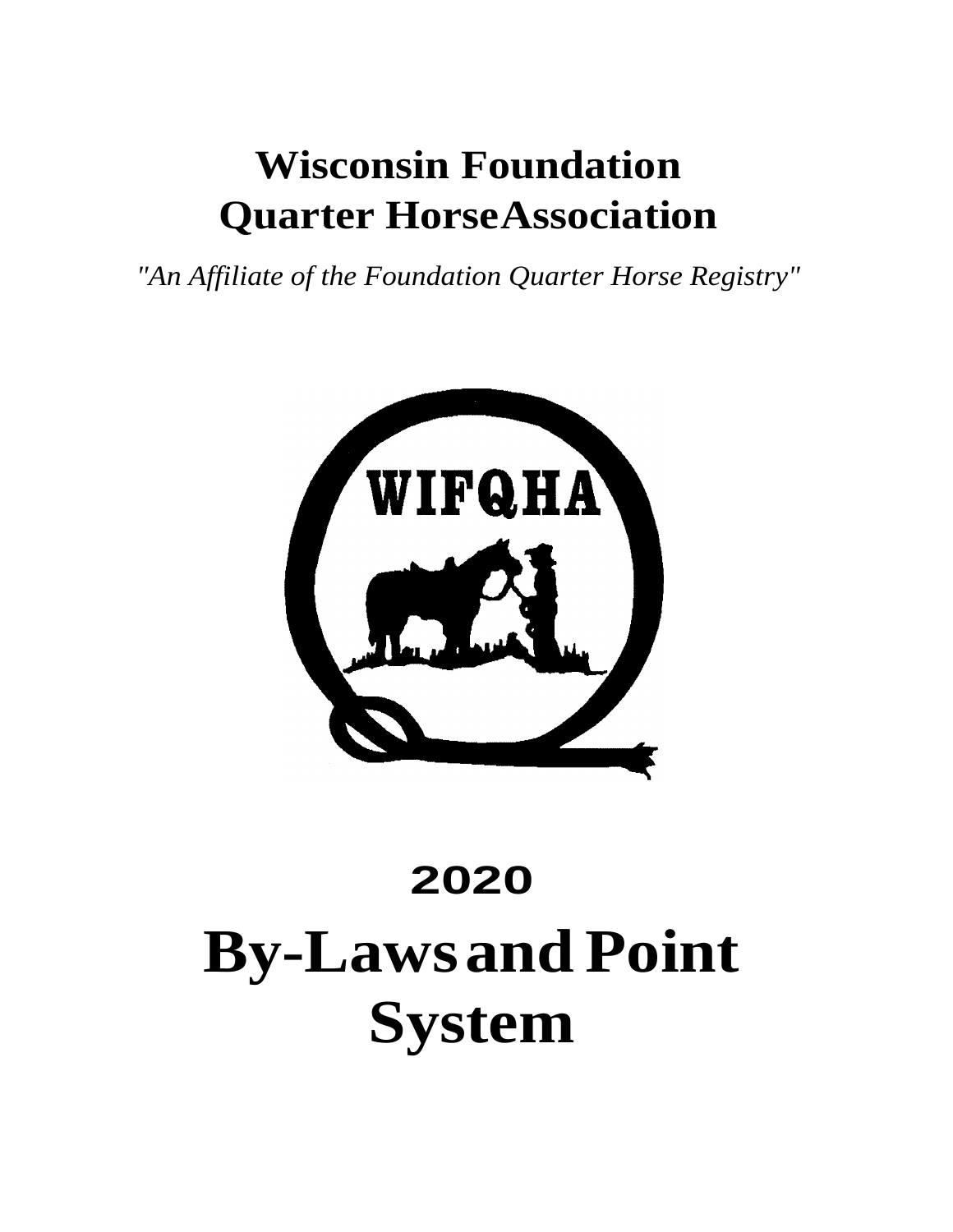#### **WISCONSIN FOUNDATION QUARTER HORSE ASSOCIATION**

#### **BY-LAWS**

Established January 12, 1998

#### **ARTICLE I**

#### **Name**

This association shall be called the **"Wisconsin Foundation Quarter Horse Association"** (WIFQHA)

#### **ARTICLE II**

#### **Purpose**

The purpose of the WIFQHA is to provide a NOT-FOR-PROFIT organization for the promotion of the Foundation Quarter Horse and encourage the registration of the Foundation Quarter Horse in any nationally recognized Foundation Quarter Horse Association. In order for a horse to be considered for registration, 75% of his pedigree must trace back to the original 27,000 horses registered with the American Qua1ier Horse Association. No Thoroughbred may be closer than the fourth generation of the horse that is being registered. The intent, in addition to the above, is to provide an environment and atmosphere for families and youth to learn and grow through positive and appropriate leadership.

#### **ARTICLE Ill**

#### **Place of Business**

Business may be carried on in any part of the state of Wisconsin that is convenient to Members and Officials, with the primary location of business to be that of the home of record of the association Secretary.

#### **ARTICLE IV Membership**

**Section 1** - Membership shall be open to any persons of any age interested in the purpose of this organization who is a member in good standing of the Wisconsin Foundation Quarter Horse Association and who is not currently under suspension of any official equine organization.

**Section 2** - **(Note By-Law Amendment as of January 2016)** Membership will be of four types, that is youth membership without parent, single membership, family membership, and lifetime membership. Memberships expire on December  $31<sup>st</sup>$  of each year. A family membership is defined as all members of a family residing in a household as well as the children of a non-custodial parent of that household under the age of nineteen (18). Children over the age of eighteen (18) attending an accredited institution of higher education (university or technical college) will be considered part of the family until age 23 as long as they are a registered student. Proof of such student eligibility (student ID Card) may be required.

*(Amended 2018)*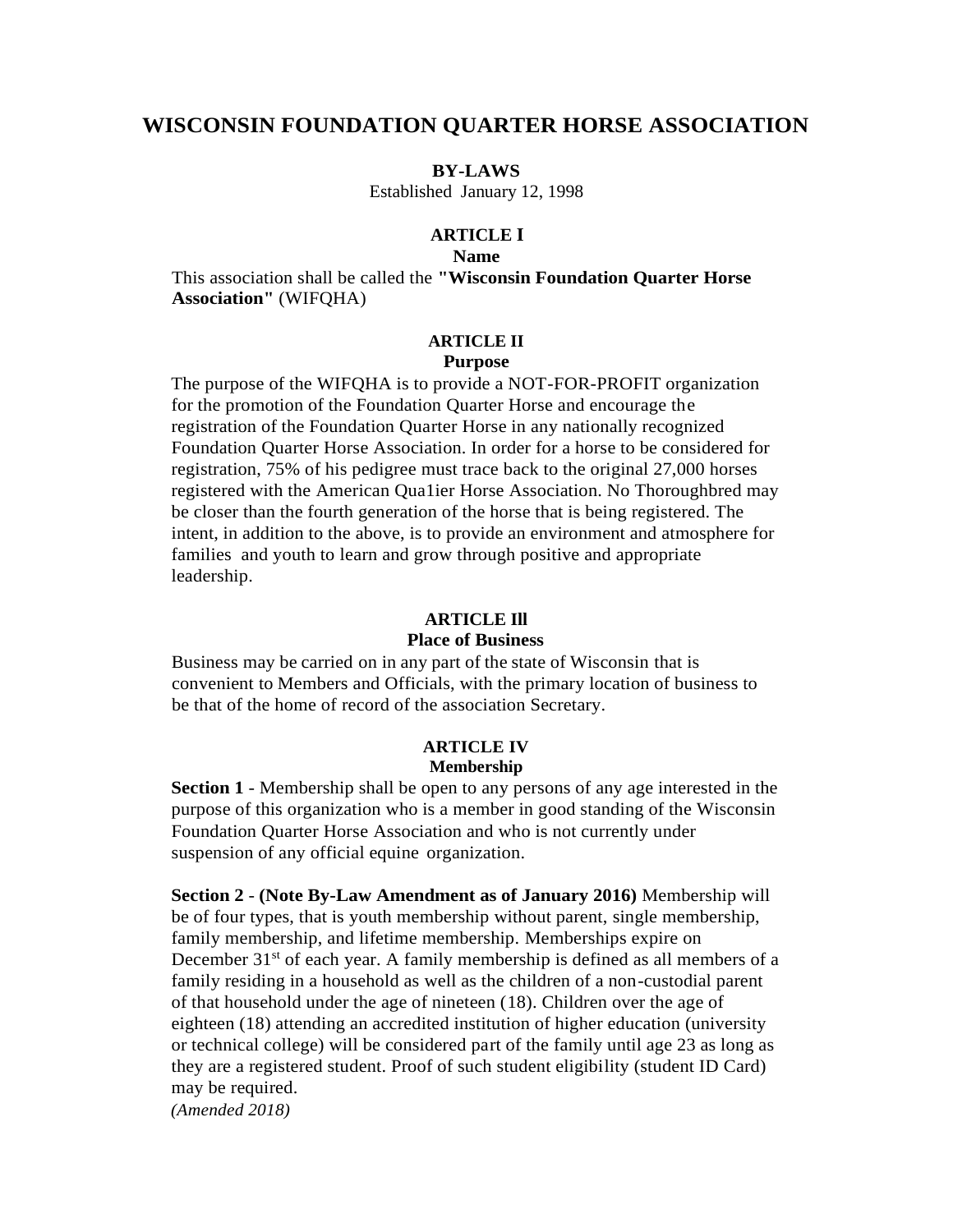**Section 3** - All members 16 years of age and over are eligible to vote. However, any family or partnership has a maximum of two votes.

**Section 4** - Membership in Wisconsin association is not transferable.

**Section 5** -Honorary Memberships (no vote) may be approved by the Board of Directors.

**Section 6** - A member or honorary member may be suspended or expelled by a majority vote of the Board of Directors.

**Section 7** - A membership list with addresses and telephone numbers will be maintained and not be made available to mass marketing advertising agencies (our mailing list is not for sale - will not be sold) unless approved by the membership holder. The association directory constitutes a privately held database and will contain the names of the membership unless a request is made by the member to be excluded from the directory.

#### **ARTICLE V Point System**

The Point system of the Wisconsin Foundation Quarter Horse Association will follow the placing and point system as outlined in the Wisconsin Foundation Quarter Horse Association rulebook.

*(Amended 4-23-07)*

#### **ARTICLE VI Activities**

Any and all activities of the association must be brought before the Board of Directors for approval prior to scheduling.

#### **ARTICLE VII Officers**

**Section 1** - Elected offices shall consist of President, Vice-president, Secretary and Treasurer. Any other officers shall be appointed by the President and approved by the Board.

**Section 2** - The Board of Directors shall consist of seven (7) members Including President, Immediate Past President, Vice-President, Secretary, Treasurer, and two elected board members. Four (4) members of the Board must be present to constitute a quorum to conduct business.

**Section 3** - All Officers shall be elected to a 2-year term during the annual fourth quarter meeting with the Vice President, Secretary, and one board position to be elected for the "odd years" and the President, Treasurer and one board position to be elected for the "even" years. Elections of said officers to occur bi-annually thereafter. Newly elected officers will take office effective January  $1<sup>st</sup>$  following their election office. This association shall operate on the fiscal year of January 1<sup>st</sup> through December 31<sup>st</sup>.

*(Amended 1/11/09)*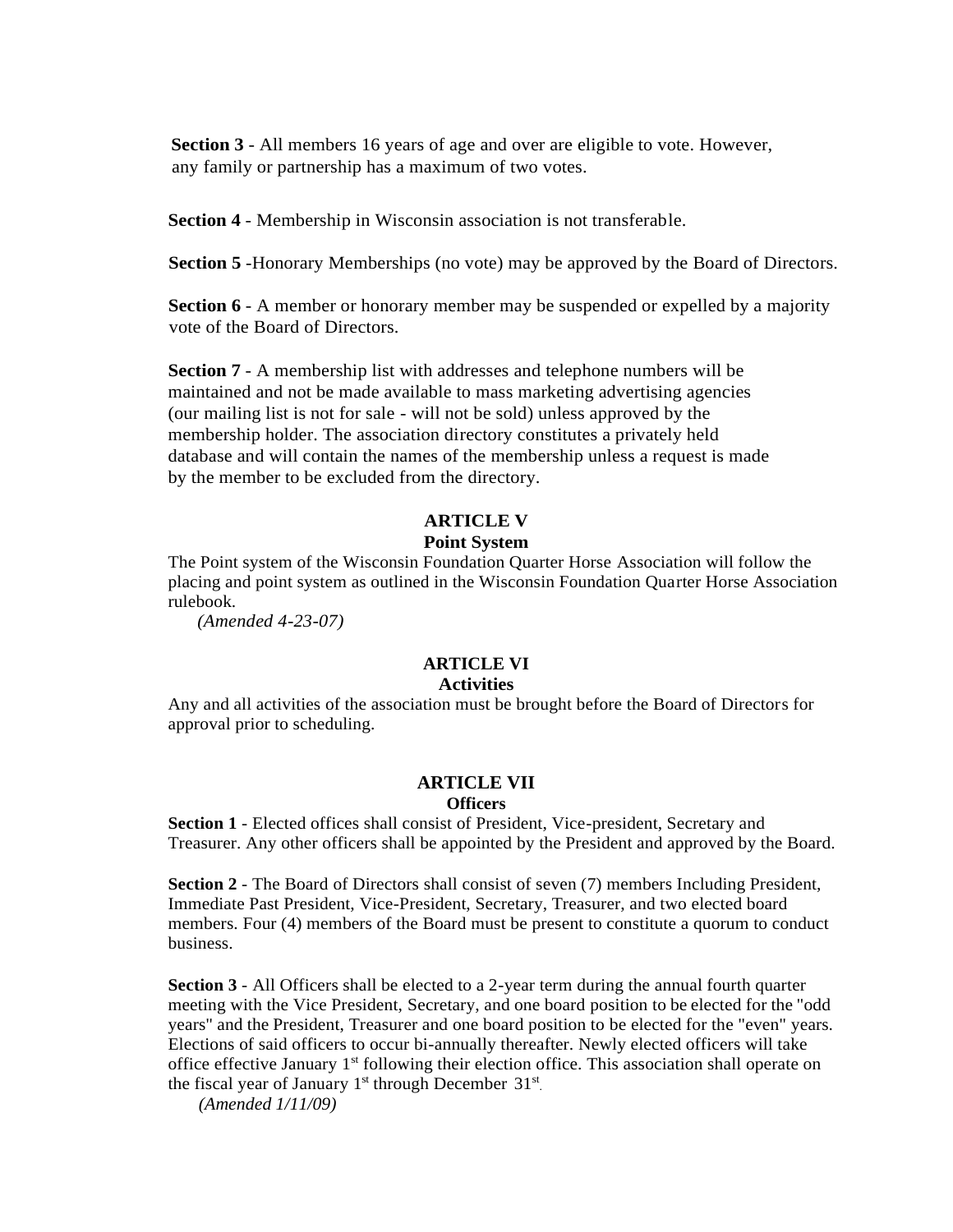**Section 4** - Nominees for officer positions must have been a member in good standing for a period of one year prior to the date he/she will take office if elected.

**Section 5** - Officers and Board Members must be current paid up members in good standing of WIFQHA.

*(Amended 4/17/07)*

**Section 6** - Officers and Board Members must be 18 years of age or older.

#### **ARTICLE Vlll Duties of Officers**

The affairs of the association are to be managed by its elected Officers and Board of Directors.

PRESIDENT- The President shall preside at all meetings of the membership and shall perform such duties as ordinarily to this office.

VICE-PRESIDENT- The Vice-President shall assist the President in the discharge of his duties and shall officiate in the absence of the President.

SECRETARY- The Secretary shall keep minutes of all meetings. It shall be the duties of the Secretary to call roll and log officers, directors, and members at all meetings. These duties shall also include the keeping of all files concerning WIFQHA.

TREASURER- The Treasurer will collect and disburse the funds of this association. This office shall be responsible for the money and shall give written financial reports at each meeting. The Treasurer shall keep an accurate and legible bookkeeping system. The Treasurer is authorized to disburse funds upon the direction of the Board of Directors.

In the event that the Treasurer is, unable to exercise this responsibility the President will be authorized to do so. An annual audit shall be held within the first quarter of each calendar year.

BOARD OF DIRECTORS- The Board of Directors shall meet quarterly and any other time deemed necessary. The Board of Directors shall have power and authority to make, amend, enforce and repeal such rules and regulations of the WIFQHA. This Board shall regulate the auditing of accounts, books or records. They shall set up rnlings of all WIFQHA activities and functions. If a board member misses three consecutive meetings the board may consider removal of that member from the board. An elected member of the Board may be removed upon majority vote by the Board for cause or resignation.

*(Amended 01/15/2011)*

#### **ARTICLE IX Chairpersons**

Chairpersons will be appointed as necessary and work in cooperation with the organization officers to facilitate the purpose of their committee.

#### **ARTICLE X Meetings**

**Section 1** - WIFQHA will meet for the annual membership meeting during the fourth quarter of each year at a place designated by themembership.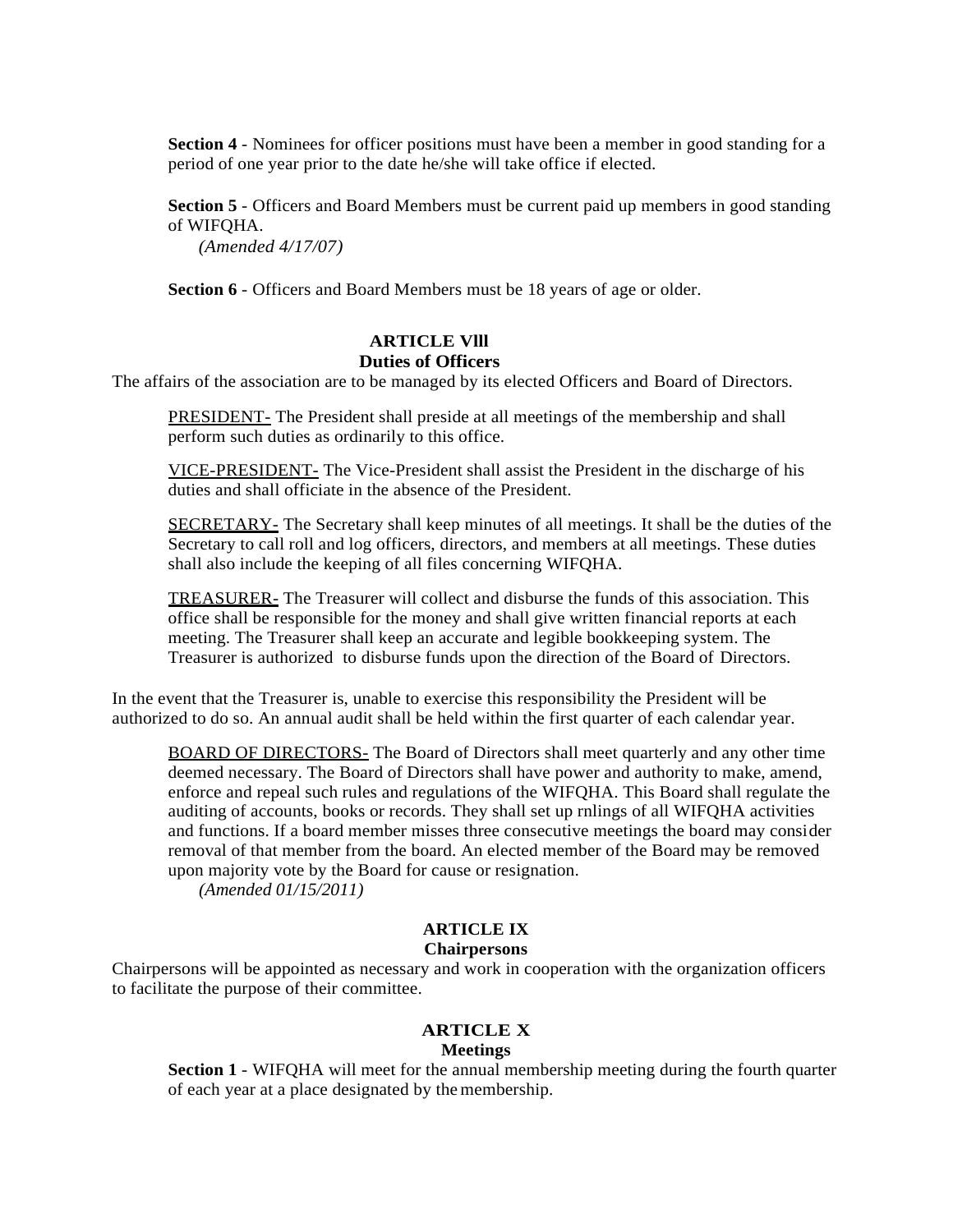**Section 2** - Board meetings will be held quarterly, more if needed. Any person may request to attend a Board meeting or be invited.

**Section 3** - Minutes of all meetings shall be kept on file and are not official until approved at the next meeting.

**Section 4** - The President or acting President shall conduct and maintain order at all General and Special meetings as follows:

**A** - Call to order and roll call **B**-Reading of minutes **C**-Reports **D** - Unfinished Business **E-** New Business **F**-Adjournment

#### **ARTICLE XI**

#### **Audits**

There shall be an annual audit to the financial status of this association made during the first quarter of each year by at least two members appointed by the Board and assisted by the Treasurer.

#### **ARTICLE XII**

#### **Amendments**

Amendments to these By-Laws may be submitted by anyone in the General Membership. Amendments will be acted and voted upon by the Board, then approved by the Membership at the following membership meeting.

*(Amended 12/3/05)*

#### **ARTICLE XIII Dissolution**

At dissolution of the Wisconsin Foundation Quarter Horse Association, all bills are to be paid with remaining funds and sales of equipment. The board will then donate any funds remaining with 50% going to a youth group and 50% going to a group(s) involved in promoting horses and/or equine research. (*Amended 2018)*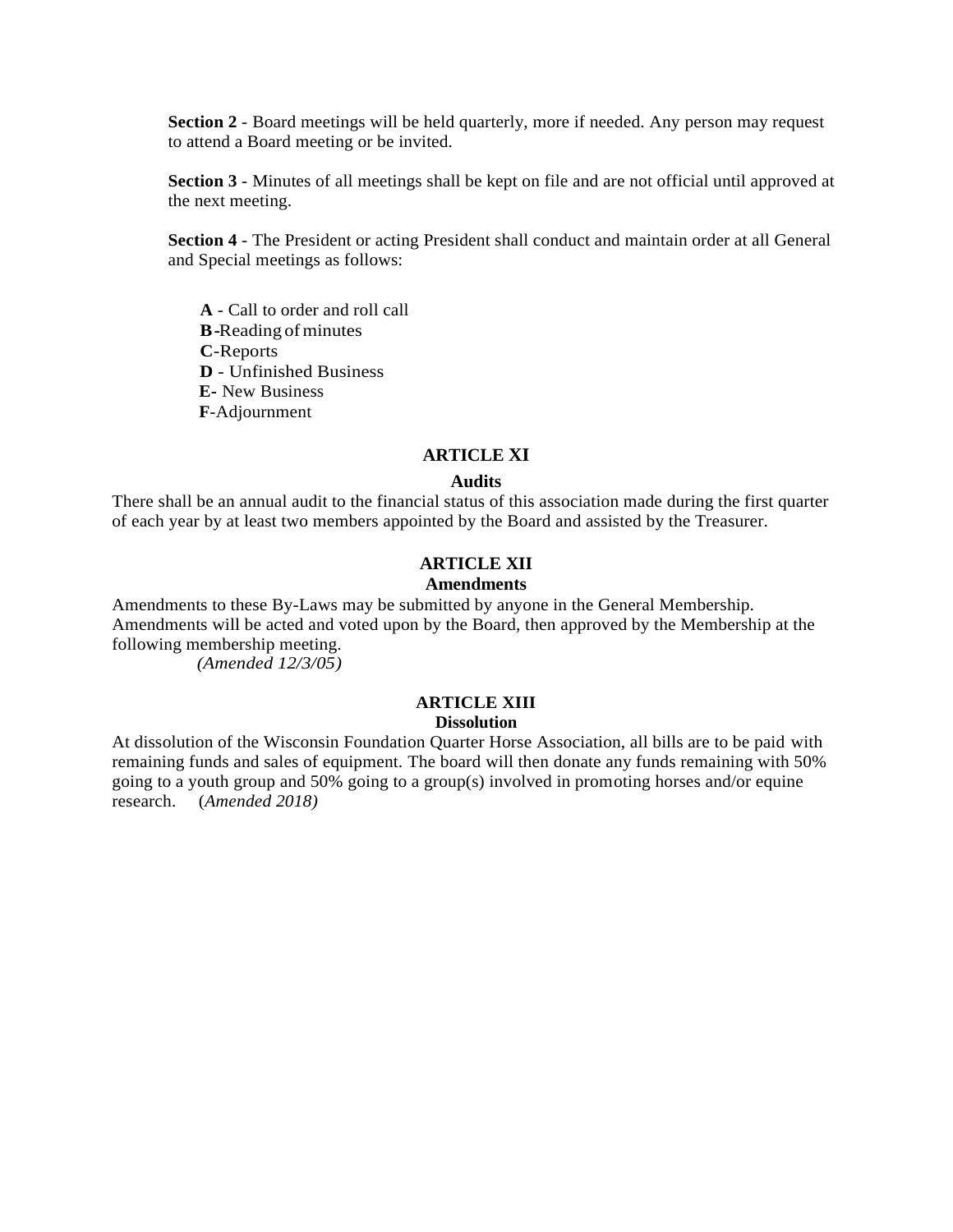### **Placings & Point Systems**

*Qualifications/or Wisconsin Foundation Quarter Horse Association Points*

#### **Point System 1:**

Every contestant will receive at least one point for participating in a class without disqualification. With six or fewer contestants, a judge will be required to place all horses. With seven to 15 horses, the judge will place six horses. With over sixteen horses, the judge will place 10 horses.

The following point system is used to determine how many points will be awarded by placing. The number of horses in the class will determine the amount of points earned by the placed horses, all other horses in the class will receive one point. For example: In a class of 30 horses, the first place horse will receive 30 points, second place will receive 29 and so on until the 10th place horse receives 21 points. The remaining twenty horses will receive one point each.

#### **Point System 2:**

No. of horses Class placings

| in class   | 1st | 2 <sub>nd</sub> | 3rd | 4 <sup>th</sup> | 5 | 6 <sup>th</sup> |
|------------|-----|-----------------|-----|-----------------|---|-----------------|
| $1-2$      |     |                 |     |                 |   |                 |
| $3 - 5$    |     |                 |     |                 |   |                 |
| $6 - 8$    |     |                 |     |                 |   |                 |
| $9 - 11$   | 3   |                 |     |                 |   |                 |
| $12 - 14$  |     | 3               |     |                 |   |                 |
| $15 - 17$  |     |                 | 3   |                 |   |                 |
| 18 or more | h   |                 |     | 3               |   |                 |

- Grand champion shall receive 2 points more than the largest class in that division.
- Reserve champion shall receive 1 point more than the largest class in that division.

#### **High Point awards**

You must be a WIFQHA member and participate in three out of the four shows to be eligible for yearend awards.

Every point a horse earns in any division, except for any specialty classes, will go towards the traveling Mary Ann McDonald year end award.

Every point a horse earns during a show, except for any specialty classes, will go toward the High Point Award in it's division.

Each point a horse earns, except for any specialty classes, will be applied to that horse's record in it's division (Open, Amateur, Youth).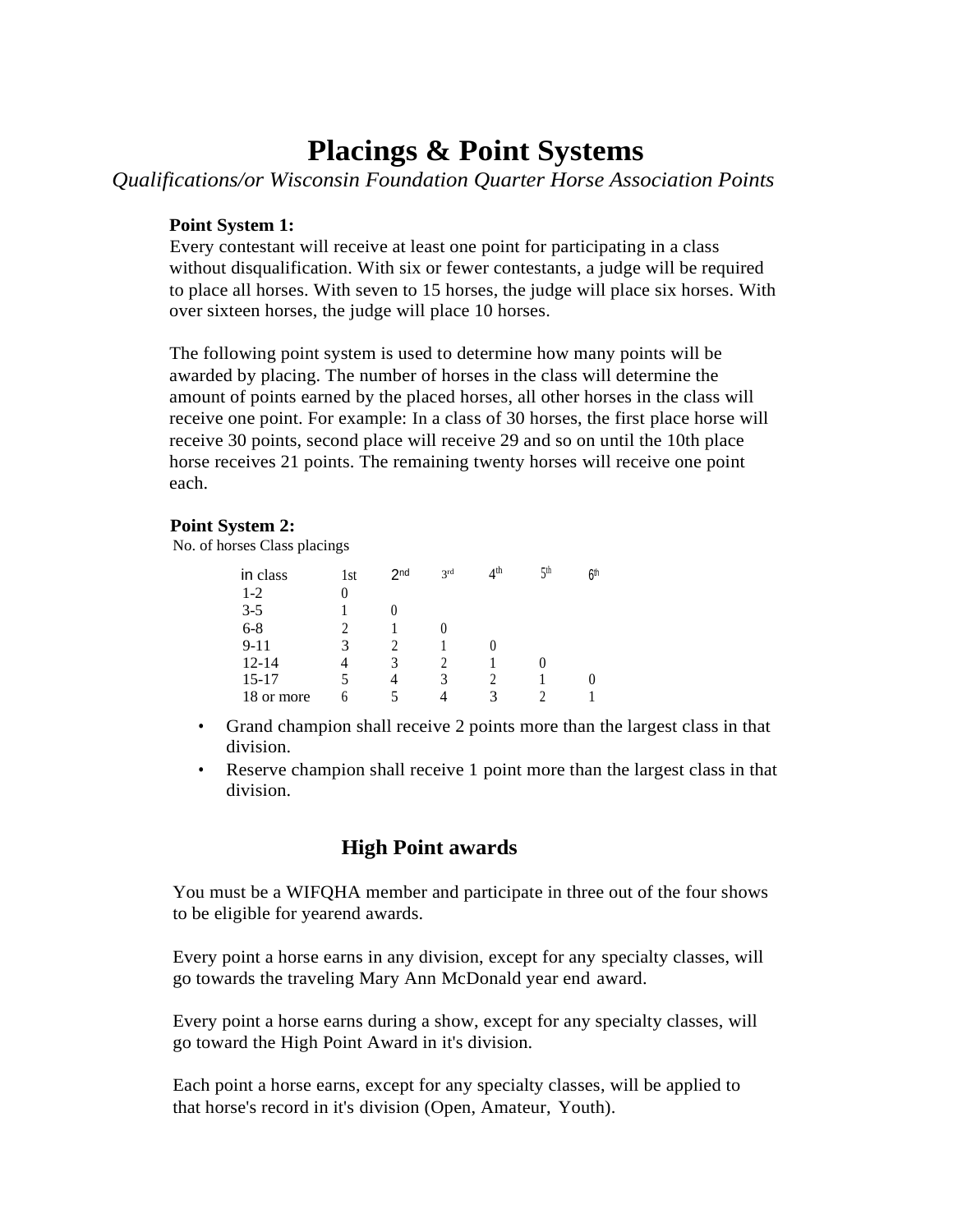In 2016, All-Breed classes will be eligible for yearend high point awards. To qualify, you must be a current WIFQHA member and compete in three out of the four shows. A grand and reserve high point title will be offered for the following: All-Breed, All-Breed Youth 18 & Under and All-Breed Youth 5-8 Walk/Trot. All-Breed points will go towards All-Breed point totals only and will not go towards tallying of WIFQHA yearend awards.

#### **WIFQHA All-Breed Year End Versatility Award Open-Youth** *(New for 2016)*

All horse and rider combinations must be nominated before they are shown in any qualifying class. Must compete in 3 out of 4 shows. An **All-Breed** class per division must be declared per horse/rider combination at the time of sign-up. FQHR classes do not qualify for points.

One horse and rider combination. However, if an exhibitor shows more than one horse in versatility, they can designate another exhibitor to show one of the horses in conformation class. (See below for divisions)

#### **Conformation- Show Class - Cow horse- Ranch Horse - Speed Event**

**Conformation** will be a separate class for each division. All horses, regardless of sex, in each division will show as one class.

All Breed Versatility Conformation

#### **Cow Horse**

LTD Working Cow horse, Cutting, Herd Work

#### **Show Class**

Ranch Reining, Ranch Pleasure

#### **Ranch Class**

Ranch Cutting, Handy Ranch Horse

#### **Speed Event**

Barrel Racing, Pole Bending, Down and Back, Keyhole